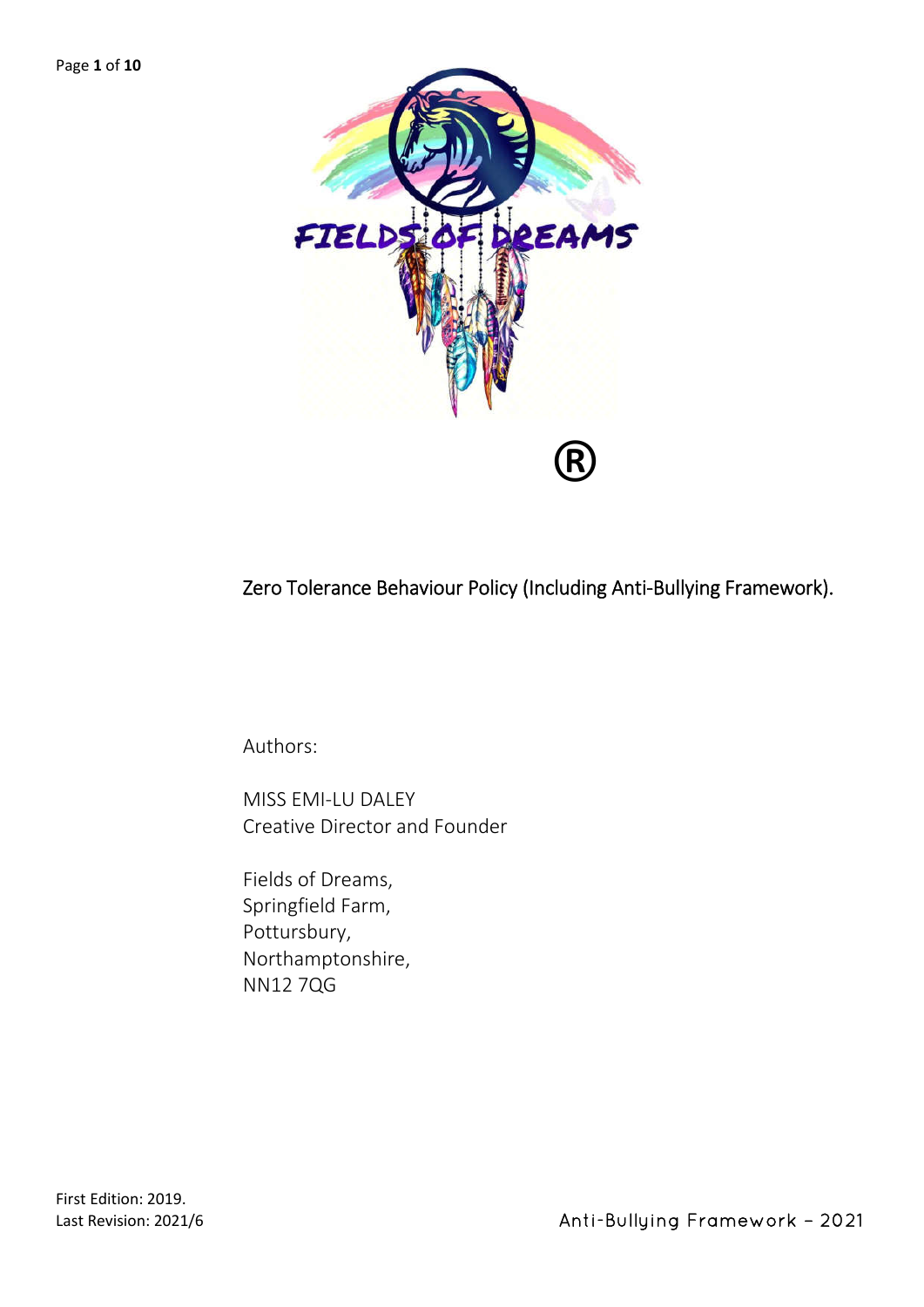

Introduction: It is a primary aim and core belief at the heart of Fields of Dreams and it is that every person feels that they are valued, respected, and appreciated, that everyone here is treated equally, and fairly with dignity. We are a caring organisation, whose values are built upon the foundations of mutual trust and respect for all forms of life.

> Our behaviour Policy is designed to ensure that everyone, children and adults' alike feel safe and happy and are bestowed the best qualities and are presented the best opportunity to learn, achieve and be successful.

Aims: Our core aim is committed to the continued maintaining of a safe and secure equestrian learning environment, by creating a purposeful, relaxed, and happy atmosphere for everyone whilst working with the organisation, and the children involved.

> We aim to enhance the personal levels of self-esteem of individuals through positive learning reinforcement, praise and positive encouragement in the learning of right behaviours though the valuing of the contribution each may make to the well-being of their own personal consciousness, themselves, and above all, how they treat others.

> We will negotiate through the relative barriers by consensus strategies for promoting positive behaviour and modifying the factors of the unacceptable behaviours, which will transitioned and applied consistently.

> We will communicate to all those involved, the systems of rewards and consequences adopted, in order to involve and enlist the support of everyone in encouraging appropriate behaviours, and to nurture the growth of self-discipline so that robust behaviour is maintained from the onset and away from the organisation.

# Rights:

At Fields of Dreams, everyone has the right:

- $\div$  To feel safe, happy and secure in sessions at all times.
- To be able to learn, take part and play without threat or disruption from others (Safeguarding Policy)
- To know and be taught that bullying in any form is unacceptable and will be dealt with fairly.
- To be listened to and treated fairly and sensitively.

It is the responsibility of everyone to ensure that these rights are upheld in every area and session. Failure to do so could result in a disciplinary panel and in the severe cases, immediate dismissal without pay.

Children are actively encouraged to follow the rules, all adults should behave appropriately and follow the safeguarding rules at all times, failure to do so can result in disciplinary action.

No one should be subjected to humiliating or degrading treatment or any form of cruel or unusual punishment, and should always be encouraged positively that in rejecting aspects of bad behaviour, we are enabling them to be better individuals in their own right.

#### Fields of Dreams –

First Edition: 2019.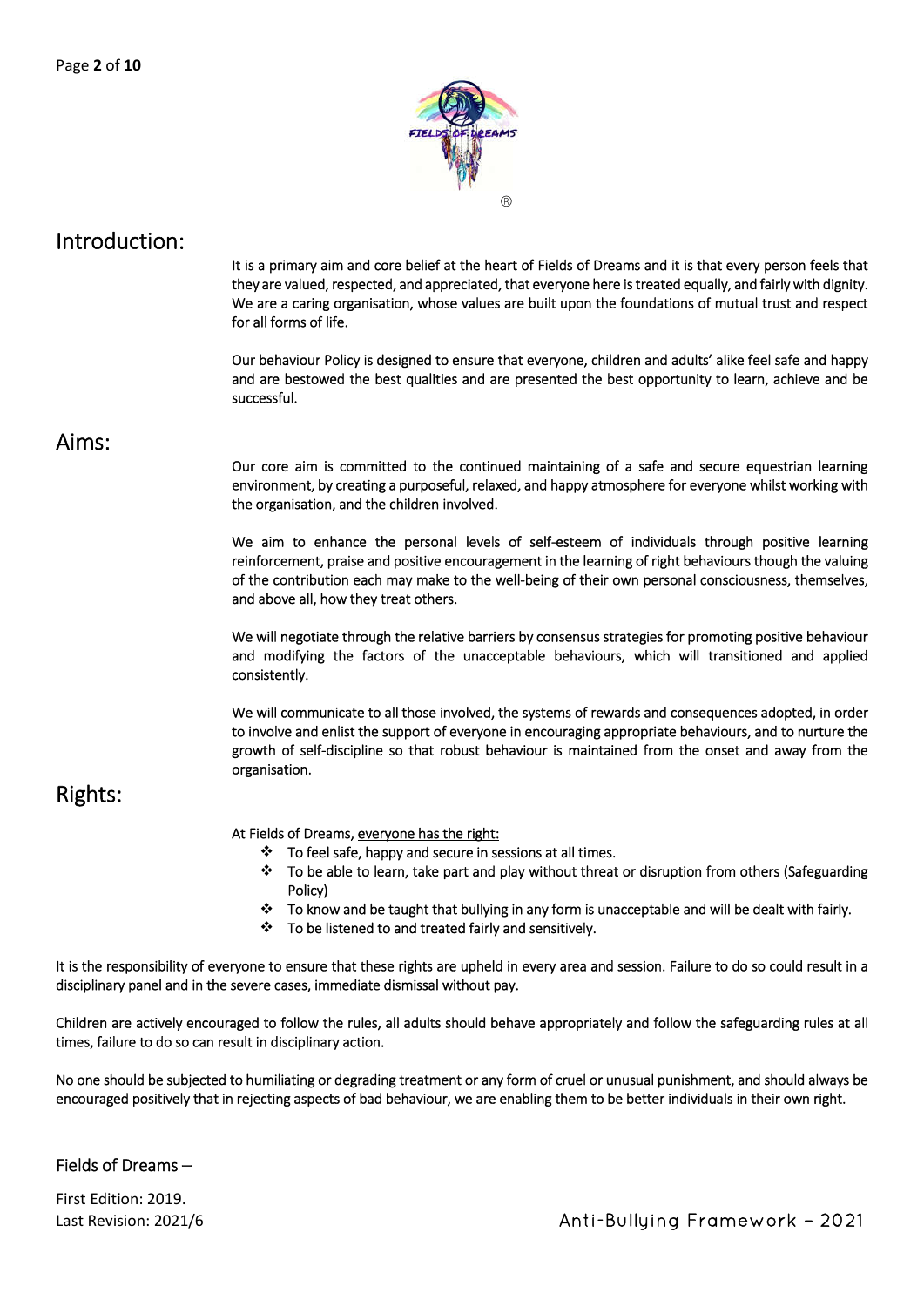

## General Rules:

Rules are kept to a minimum and exist purely for the safety and positive well-being of all.

- Respect and understand the needs of others
- Treat others appropriately and ensure others are included
- Help and Encourage others
- Be Polite
- Be Honest and Fair
- Take responsibility for actions and behaviours (accept consequences and make amends)
- Walk around the site sensibly and quietly especially around animals
- Respect other people's property and that of Fields of Dreams
- Use the toilet areas and drinks area sensibly and responsibly

#### During Sessions:

Positive behaviour is promoted at all sessions. Time is also spent discussing a variety of inappropriate and unacceptable behaviours and people are asked to consider the effect that these behaviours may have on others. Consequences for the difference behaviours are discussed taking into consideration how extreme the behaviour is or frequently the behaviour occurs. This ensures a consistent approach and that everyone is clear about behaviour expectations.

### Strategies for Promoting Positive Behaviour:

We encourage the strategies for Promoting the influx of Positive behaviours

- Good Quality Training and Support (QTS)
- Interest and Exiting Learning
- Clear and Consistent High Expectations
- Praise for Good behaviour with positive reinforcement
- Encouragement of sharing of success with others (learning to share)
- Adults and Children are involved in the discussion about the rules
- Adults and Children are involved in the discussion about consequences
- Adults and Children are involved in the discussion about rewards.
- Everyone is given an ear to hear for the opportunity to discuss issues relating to the reflection of their own behaviour(s) so that they can be encouraged positively to adapt their behaviour for the future and learn from mistakes.
- Recognition and Reward for consistent good behaviour.
- Giving people responsibility for areas around the site or helping others.
- Peer Mentoring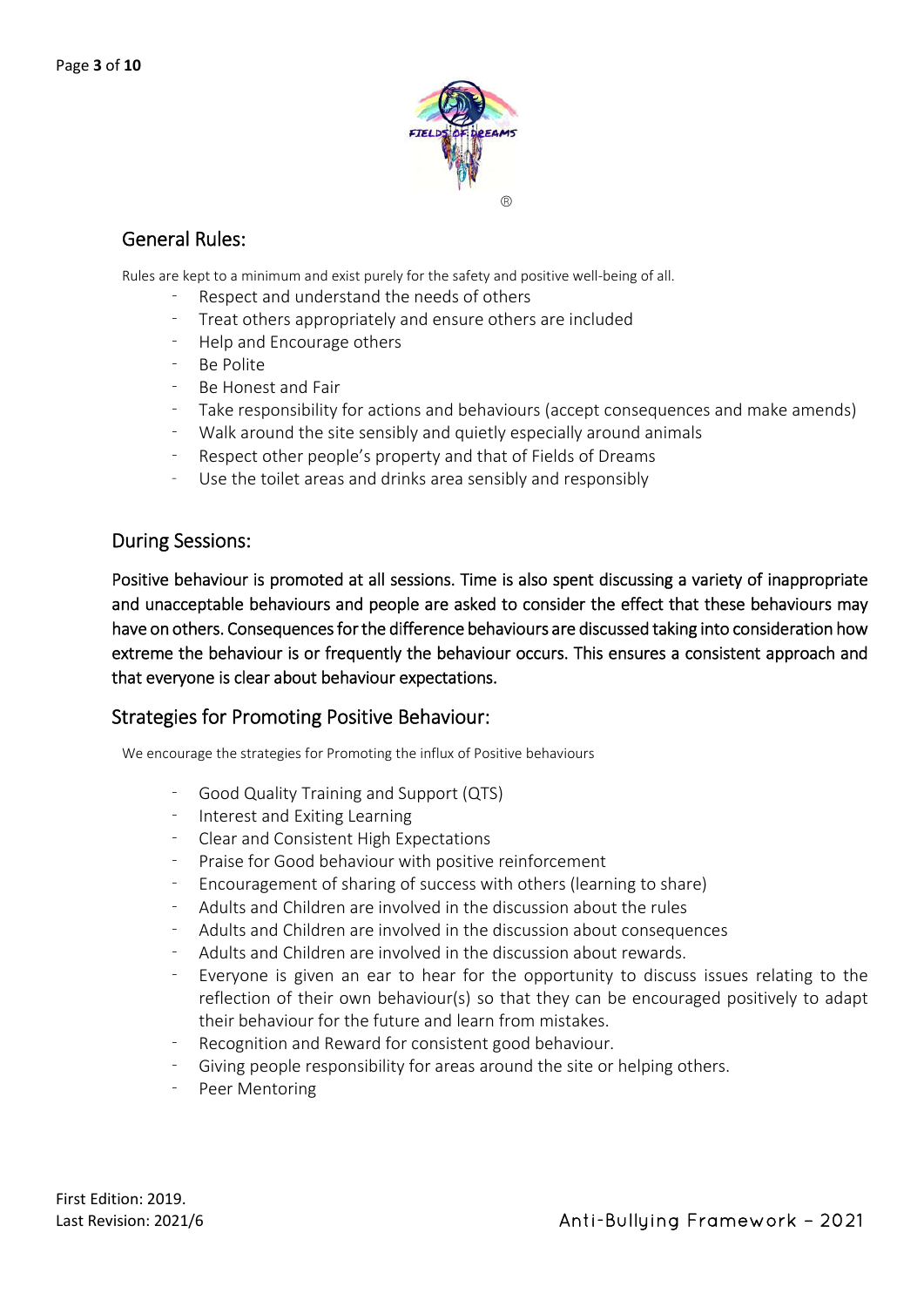

# Strategies for Modifying Unacceptable Behaviour:

*We encourage the strategies for promoting the influx of Positive behaviours by taking a fair but Zero Tolerance approach.*

#### Any intimidation, physical or verbally aggressive or threatening behaviour by a group or individual towards other will not be accepted and will be guided away from such behaviours.

- We will not accept bullying, racist abuse, any form of fighting, no "toy fights" or "play-fighting" as it has the risk of invariably turning nasty. Whether intentional or not, it is not allowed.
- We will encourage all to use their language in a more vocabulistic way and encourage lessor use of words of profane meaning.
- We passionately invite all persons working for Fields of Dreams, to encourage people away from rudeness, but not accept it use in the understanding of mutual respect.
- We encourage others to follow the careful directions of members of staff.
- We encourage the respect of other peoples learning and activities.
- We take seriously matters of any damage or theft to property, whether the organisations equipment or the property of others.
- We take a zero tolerance approach to behaviour that puts others health and safety or livestock wellbeing or the environment at risk.
- We take a zero tolerance approach to dishonesty. We encourage the action to see that truthfulness is considerably better and that it enables the positive encouragement of dispute resolution;
- We take a zero tolerance approach to the possession of offensive weapons, misuse of drugs and/or the possession of;

### Strategies for Modifying Unacceptable Behaviour:

Consequences Include:

#### Trainer disapproval or verbal reminders

Discussion with an employee/school/teacher/parent about the behaviour Removal of the person from the situation (asking them to move, sit down on the time out bean bag) Withdrawal of privileges/rewards, and the reasons explained. Redress for any wrongs and encouraging each other to help with teamwork. Referrals to the School / Referring Body / parent (as appropriate)

Immediate Exclusion in worst case scenarios.

# Strategies for Dealing with Persistent Unacceptable Behaviour: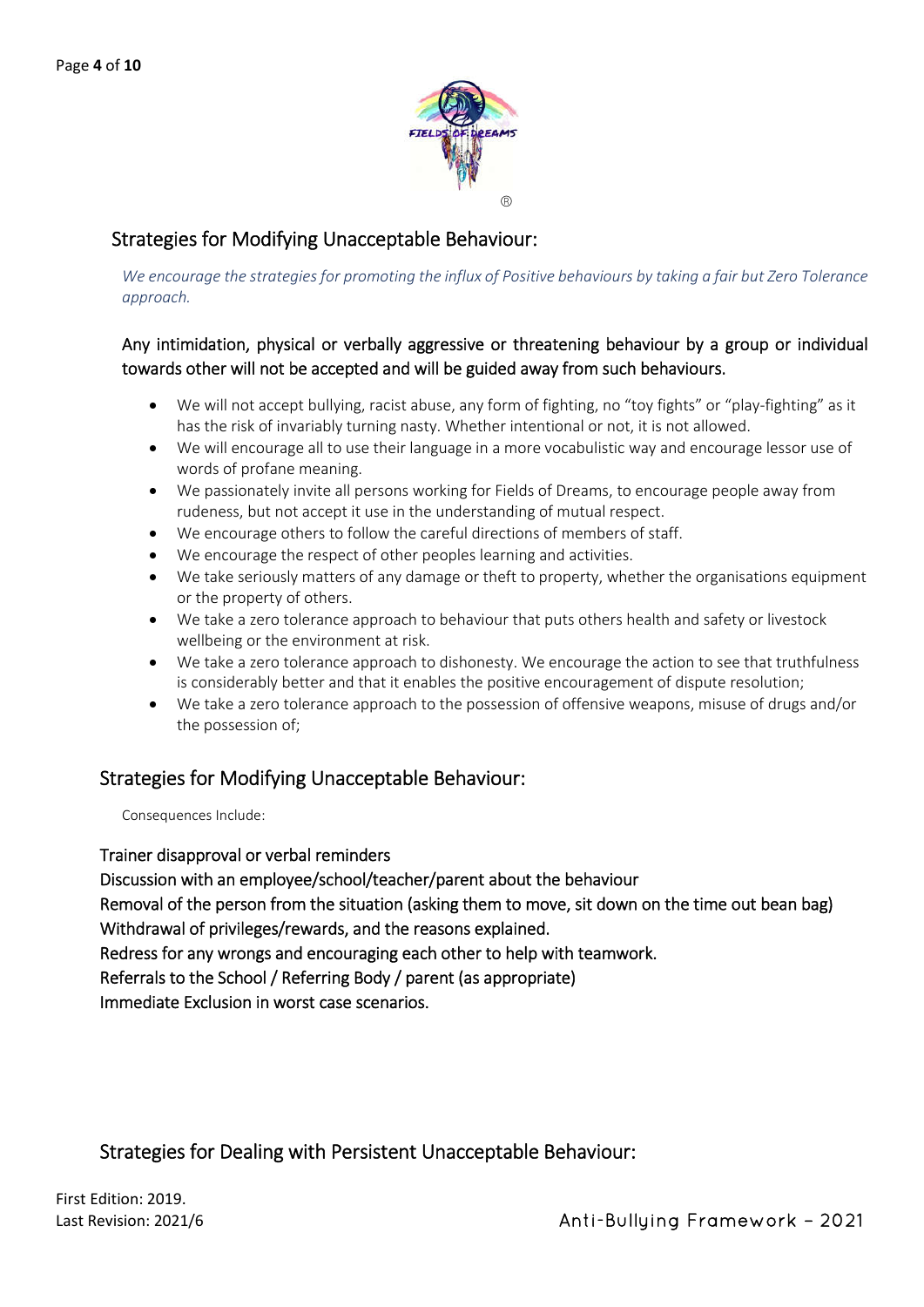

#### *Strategies include the following forms for dealing with persistent unacceptable behaviour:*

Regular Discussion with person /teachers / and parents as appropriate

Individual Behaviour Plans (IBP) or behaviour targets as part of sessions (the person involved in setting targets where appropriate)

Tracking the progress of a person's behaviour in sessions (target tracking sheets / personalised charts / observations in sessions)

Structured break times planned with some outside time with support where necessary

Structured equestrian learning time (the day is broken into small manageable task to encourage positive task management)

Internal Seclusion Sessions (Learning away from other people, on site, but in a separate session.

Team of people working closely together to support the person.

Knowing individual people well, to ascertain and understand the possible triggers for their behaviour and encouragement through the equestrian environment to positively encourage those benefitting to avoid those triggers.

Learning about the individual to better cater to their needs, to learn their triggers and how best to encourage them to avoid them.

Personalised consequences to deal with an individual's very specific behaviour.

Periodic Exclusions.

Fixed Term Exclusions.

Permanent Exclusions.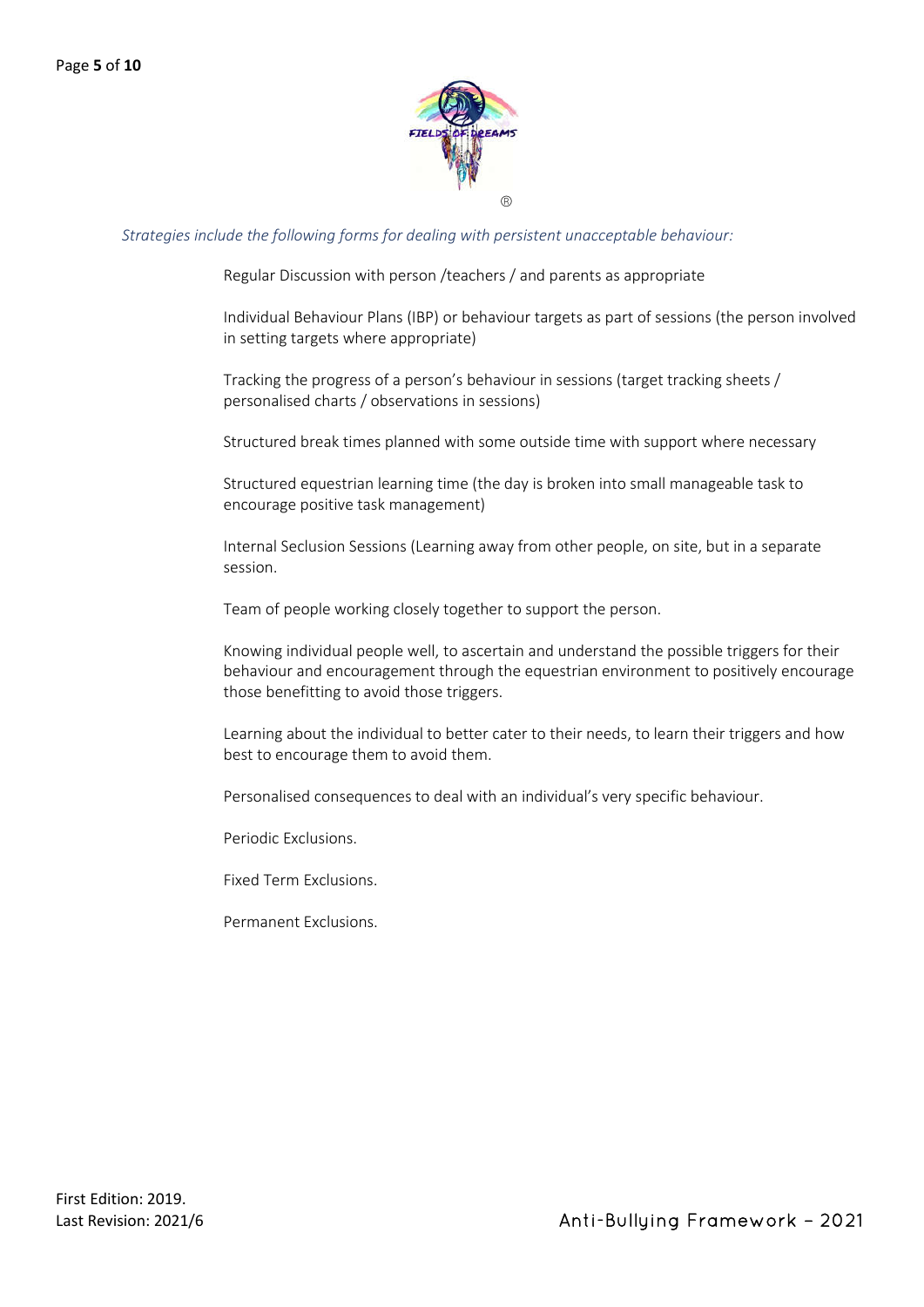

# The Exclusion Policy:

Strategies include the following forms for dealing with persistent unacceptable behaviour:

#### Regular Discussion with person /teachers / and parents as appropriate.

Very serious incidents including violence or verbal abuse, bullying, substance abuse, or behaviour threatening the health and safety of other of other or damage to property are likely to result in a fixed term exclusion from Fields of Dreams sessions, with a probationary period of behaviour monitoring. In the first instance the person will be removed from the session and the school organisation / parent will be notified.

The Behaviour and consequences will be discussed with all parties before the decision is made in severe cases if fixed term exclusions do not help the person improve behaviour alongside other interventions and support

A permanent exclusion could also be considered.

Any exclusion is not a decision that will be taken lightly as we do believe in fairness and that all have the opportunity to learn but not at the cost of another's wellbeing or safety.

#### The Anti-Bullying Policy:

# We believe that it is a basic entitlement of all people to be free of all forms of bullying.

It is one of our principals that it is the basic right of entitlement that all people are able to take part in our activities and be free from humiliation, oppression and abuse. It is the responsibility of all employees to ensure that people learn, and take part and play in a safe, caring and protective atmosphere at all times.

Bullying affects everyone. It also affects those others who may see it. Bullying has a lasting effect on people. We must take all reasonable steps to detect and deter bullying in all its forms. In the most serious forms of bullying we will follow action according to the Exclusion Policy.

We work hard to create an ethos which protects people from these unpleased aspects of behaviour and encourage it towards positive appeasing aspects of behaviour and positively direct them to the understanding that bad behaviour has consequences.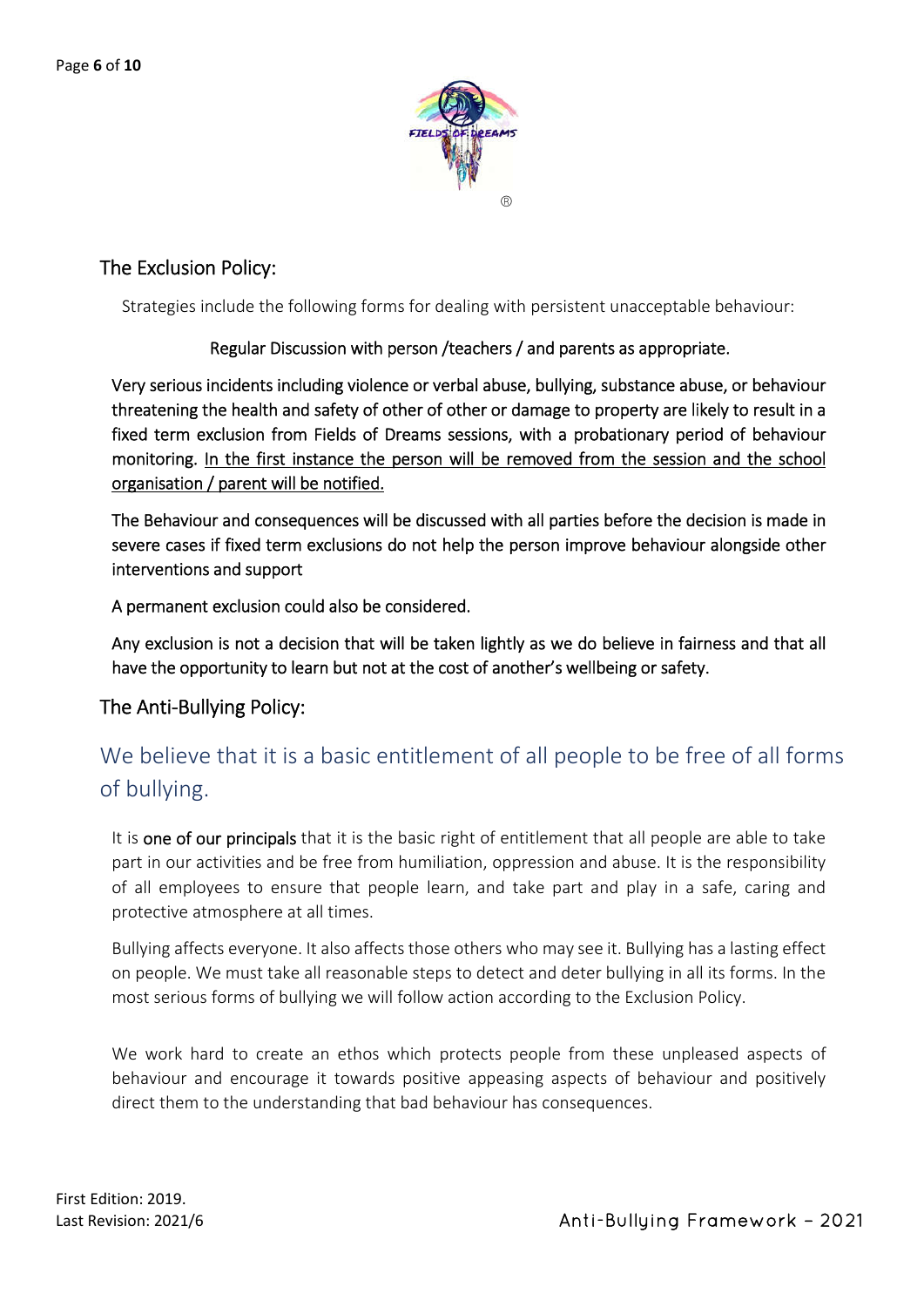

Any Employee / school / organisation / parent who suspects that the person may be a victim of any kind of bullying must report it to Miss Fisher, or Miss Daley, as soon as reasonable practicable.

#### The definition of bullying:

Bullying is behaviour by an individual or group, repeated over time, that intentionally hurts another individual or group either physically or emotionally. Bullying can take many forms such as cyber bullying and it is often the case that it is motivated by the undue prejudice against another. Bullying thrives in an atmosphere of secrecy; all are encouraged to speak up about bullying.

Bullying can occur in the form of several different types of anti-social behaviour. It can be:

*Physical Verbal Exclusion. Trespass to Property Intimidation Cyber-Bullying*

#### Actions taken by Fields of Dreams to prevent bullying:

- All complaints taken seriously and dealt with quickly and firmly.
- Appropriate level of staff support during sessions.
- Staff Awareness Training as required Discussions with people on aspects of bullying, and its dangers.
- Provision of activities for children at lunchtime. Providing tolerance and self-responsibility sessions
- Providing discussion for recognising and rewarding positive behaviour
- Helping others to develop positive strategies and assertion

### The key to successful deterrence of bullying is with a robustable framework for anti-bullying with a firm but fair approach whilst still maintaining a zero tolerance outlook on this kind of behaviour.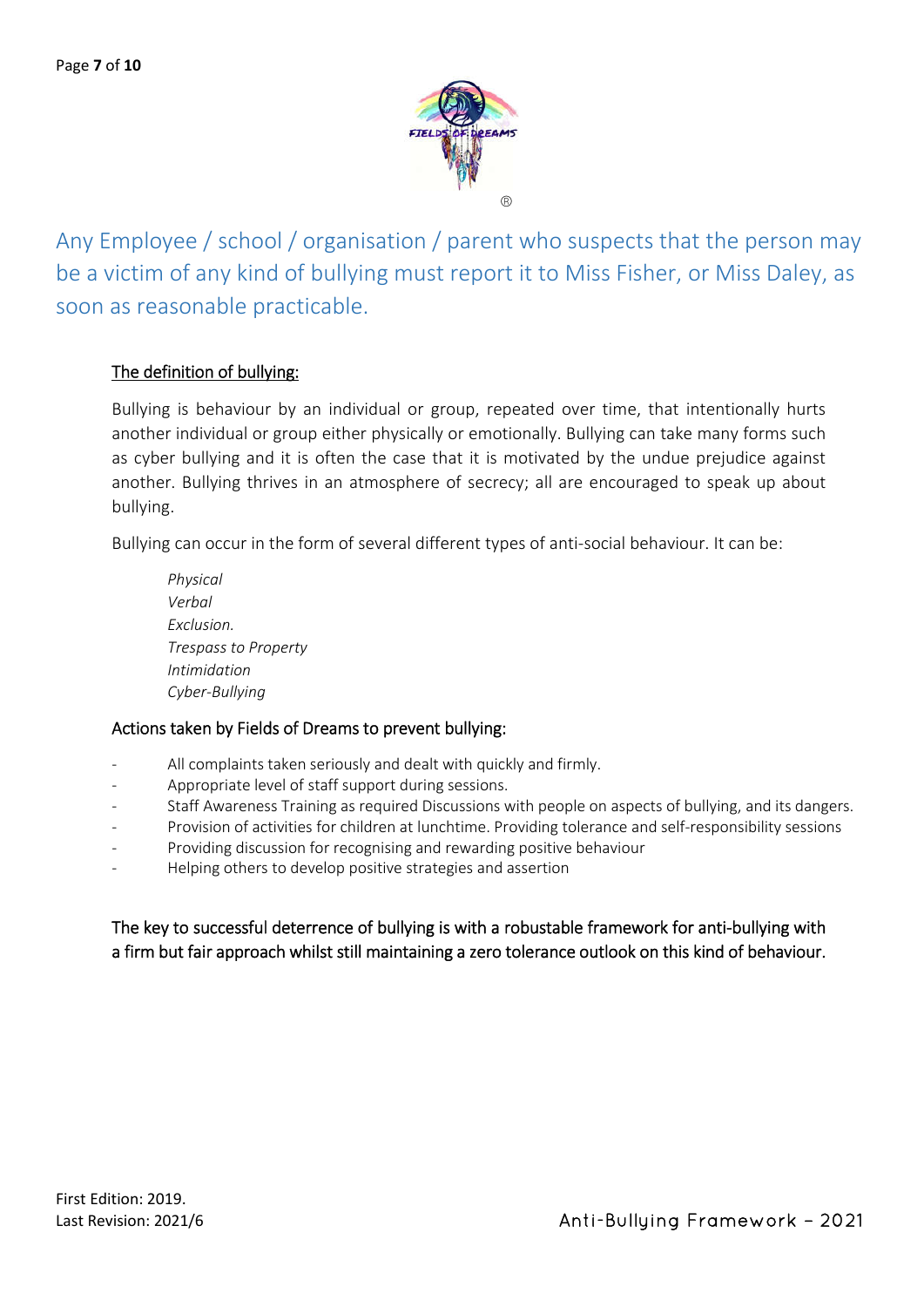

# Action Taken When Bullying is suspected

#### If bullying is suspected we talk

to the person affected, and

the person responsible and

those who were there.

#### If any degree of bullying is identified, the following action will be taken:-

Help, Support and Counselling will be given with a fair proportion to each of the affected parties.

#### We will support the victim in the following way:

By offering them an immediate chance to discuss what has happened.

Informing parents/carers/organisation/ or school.

By offering continuing support when they feel they need it.

By arranging for special supervision as required.

By taking steps to prevent more bullying.

There will be consequences for the person responsible but we will also try to encourage the person responsible away from that course of conduct in the future:

#### This will be achieved in the following ways:

Discussing the event, what happened, and what could have been different. (dispute recognition)

Escalation to the school / organisation / parents and/or carers

By encouraging the lesser use of negative actions with the person responsible.

We may also take one or more of the following disciplinary steps below, to discourage further bullying:

- 1. A three tier verbal warning system, escalating to written warnings.
- 2. A three tier written warning system, with gradual removal of privileges.
- 3. If behaviour persists then the school / parents / organisations will be informed according to the three tier written system.
- 4. If behaviour still persists then the school / organisation / parents and/or carers will be invited to discuss the matter further.
- 5. Tempory Exclusion.
- 6. Permanent Exlcusion.

First Edition: 2019.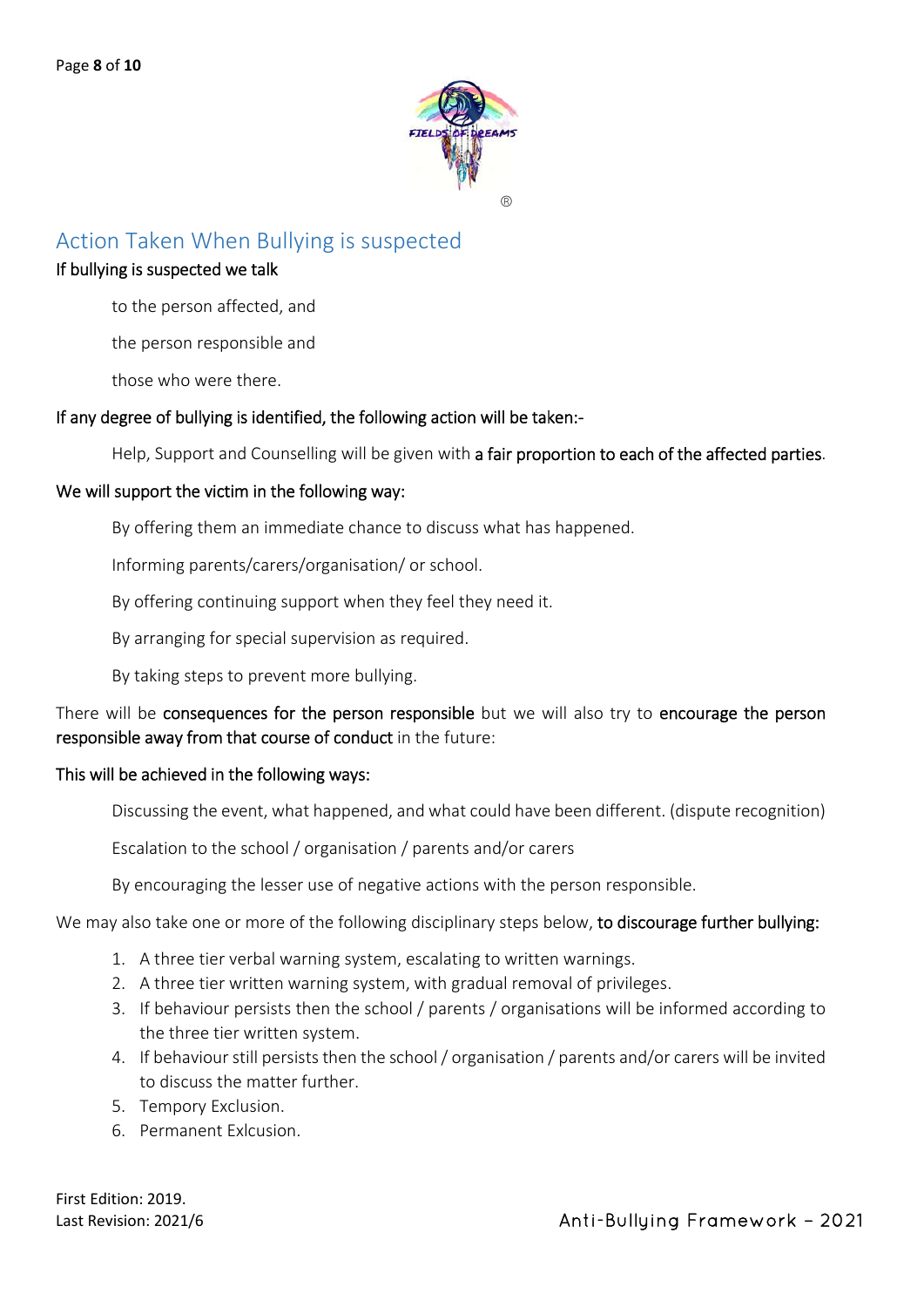

# Behaviour from parents/carers and visitors

#### Statement of principles

Parents and other visitors are expected to show respect and concern for others and support the respect ethos of our organisation by setting a good example in their own personal conduct towards others. The vast majority of parents, carers and other visitors attending our site set a good example. This policy addresses those rarities, when those occasions where inappropriate behaviour occur.

#### Recording and of Incidents

Our policy is that we are to automatically log and record and document all breaches of this policy and report it either to HM Courts directly, to the Police, or any relevant governing body that requires evidence of incidents and their recorded data.

#### Incidents involving other children / vulnerable adults

If an incident has happened at a session involving a child / vulnerable adult / partner / carer or guardian. Please do not approach them. But instead come and inform staff straight away, you may tell us how you are feeling, but we must be the ones to assess the matter and record it inside the incident log at Fields of Dreams. It is not appropriate to deal with the matter by yourself (whether alleged or observed) under any circumstance, when you have concerns, please make them known to a member of staff promptly.

#### Unacceptable Behaviours:

Aggression, verbal and/or physical abuse towards members of staff is unacceptable no matter what the circumstance. Examples of the display of unacceptable behaviour that is considered serious and unacceptable and will not be tolerated include: (This list is not exhaustive but seeks to provide illustration and examples thereof)

Shouting at members of staff, either in person or over the telephone; Physically intimidating staff, e.g. standing very close to her/ him; The use of aggressive hand gestures; Threatening behaviour; Displays of visual violence such as directing a fist in the air towards another person; Swearing at a member of staff; Pushing or any form of physical assault thereof; Spitting or any other form of bodily fluid(s); Breaching the security and safeguarding procedures.